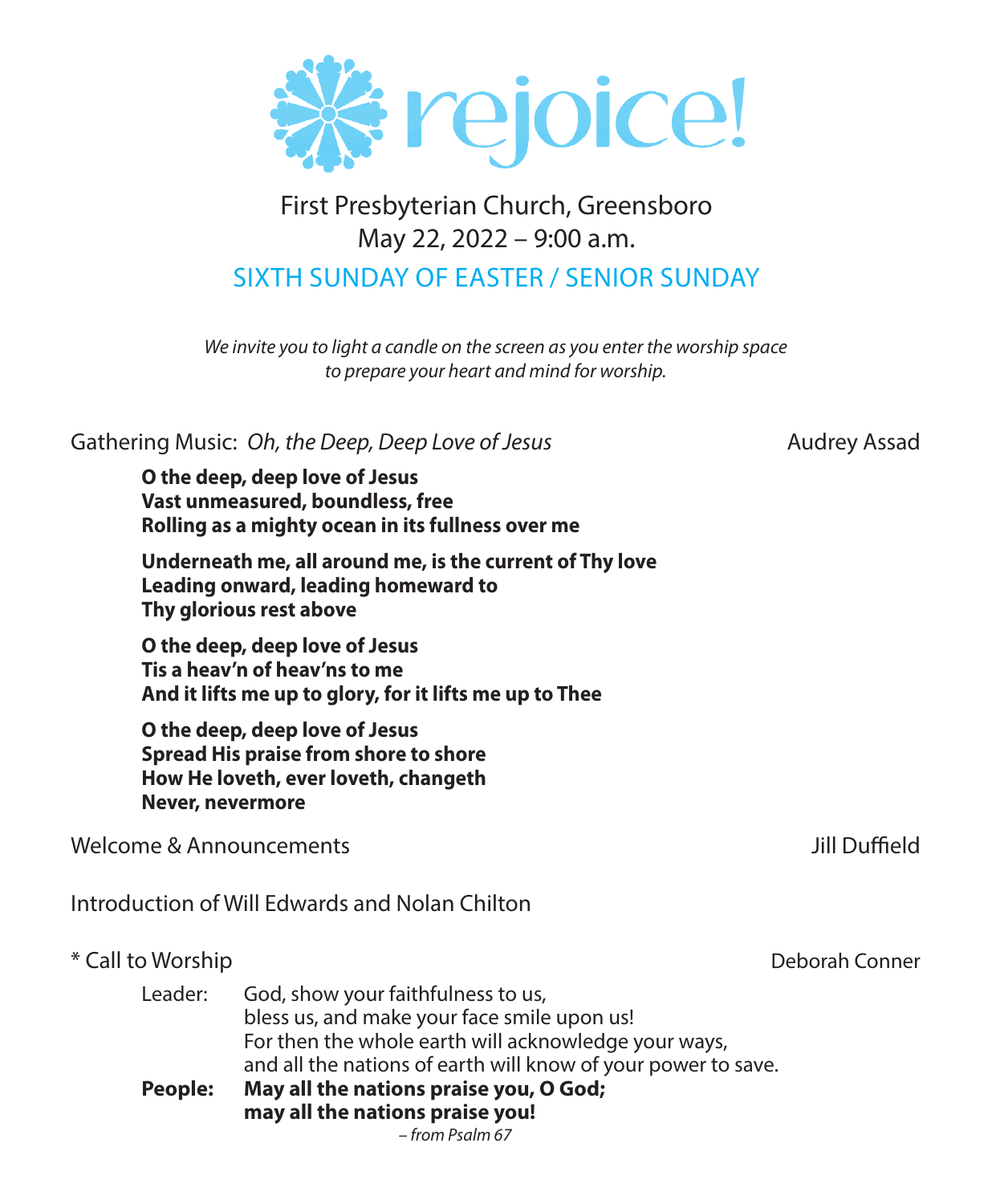\* Song of Praise: *Come Thou Fount of Every Blessing/Open the Eyes of My Heart*

**Come Thou fount of every blessing Tune my heart to sing Thy grace Streams of mercy never ceasing Call for songs of loudest praise Teach me some melodious sonnet Sung by flaming tongues above Praise the mount, I'm fixed upon it Mount of Thy redeeming love**

**Here I raise my Ebenezer Hither by thy help I've come And I hope by Thy good pleasure Safely to arrive at home Jesus sought me when a stranger Wandering from the fold of God He to rescue me from danger Interposed His precious blood**

**Oh, to grace how great a debtor Daily I'm constrained to be Let Thy goodness like a fetter Bind my wandering heart to Thee**

**Prone to wander, Lord I feel it Prone to leave the God I love Here's my heart, oh take and seal it Seal it for Thy courts above**

**Open the eyes of my heart, Lord Open the eyes of my heart I want to see You I want to see You**

**To see You high and lifted up Shinin' in the light of Your glory Pour out Your power and love As we sing holy, holy, holy**

**Holy, holy, holy We cry holy, holy, holy You are holy, holy, holy I want to see you**

### **THE CONFESSION OF SIN**

### \* Call to Confession *and* Prayer of Confession

**Almighty God, you love us, but we have not loved you; you call, but we have not listened. We walk away from neighbors in need, wrapped up in our own concerns. We have gone along with evil, with pride, quarrelling, and divisiveness.**

**Holy God, help us to face up to ourselves, so that, as you move toward us in mercy, we may repent, turn to you, and receive mercy; through Jesus Christ our Lord. Amen.** 

*A brief silence is observed for personal confession.*

\* Assurance of Pardon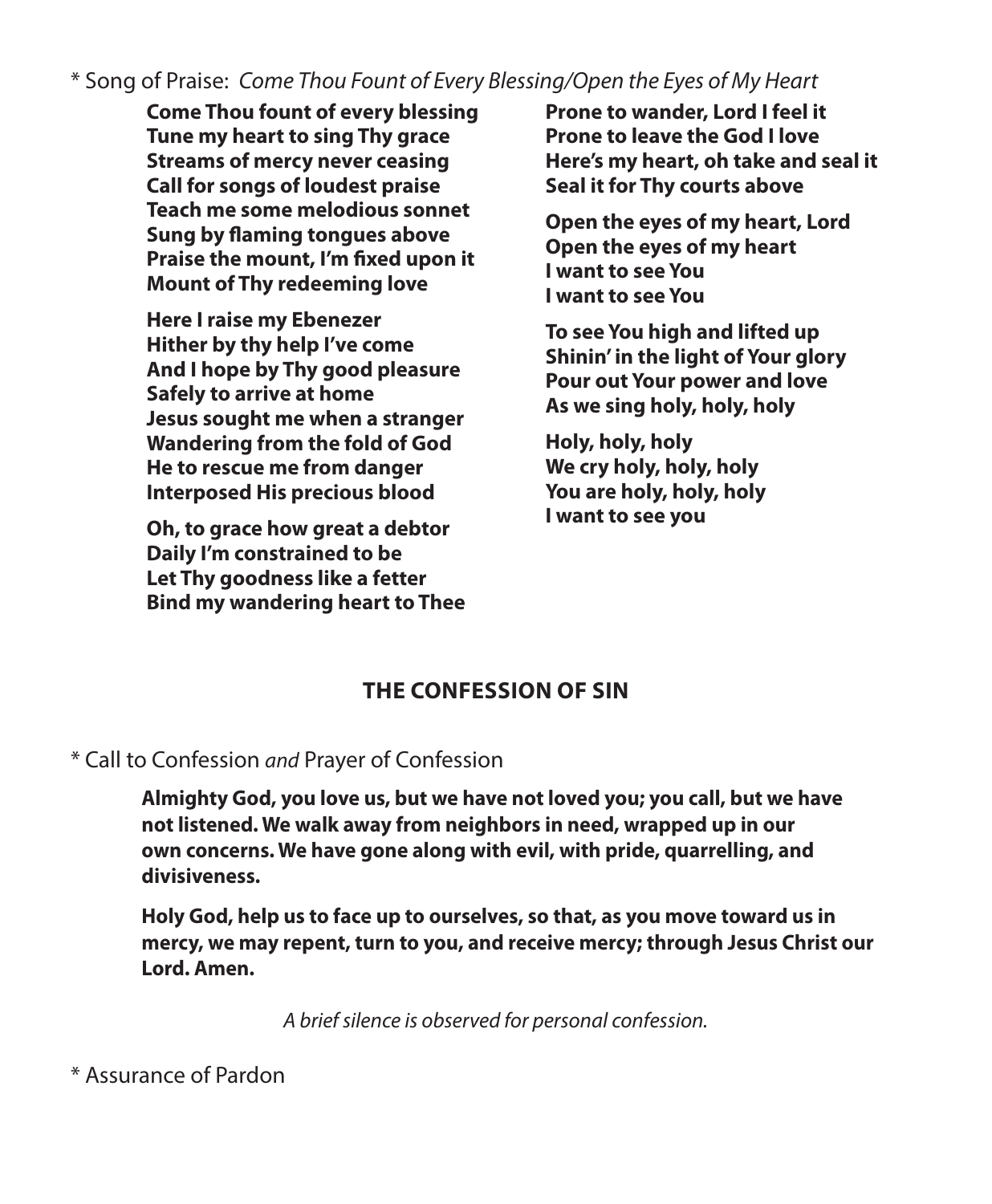### \* The Peace

 Leader: Since God has forgiven us in Christ, let us forgive one another. The peace of Christ be with you.

### **People: And also with you.**

Response to the Peace: Oh, the Deep, Deep Love of Jesus **Audrey Assad** 

**O the deep, deep love of Jesus Vast unmeasured, boundless, free Rolling as a mighty ocean in its fullness over me**

**Underneath me, all around me, is the current of Thy love Leading onward, leading homeward to Thy glorious rest above**

### **THE WORD OF GOD**

The Word Read: *Deuteronomy 34:1-12* Bubba Judy

Then Moses went up from the plains of Moab to Mount Nebo, to the top of Pisgah, which is opposite Jericho, and the LORD showed him the whole land: Gilead as far as Dan, all Naphtali, the land of Ephraim and Manasseh, all the land of Judah as far as the Western Sea, the Negeb, and the Plain—that is, the valley of Jericho, the city of palm trees—as far as Zoar. The LORD said to him, "This is the land of which I swore to Abraham, to Isaac, and to Jacob, saying, 'I will give it to your descendants'; I have let you see it with your eyes, but you shall not cross over there."

Then Moses, the servant of the LORD, died there in the land of Moab, at the LORD's command. He was buried in a valley in the land of Moab, opposite Beth-peor, but no one knows his burial place to this day. Moses was one hundred twenty years old when he died; his sight was unimpaired and his vigor had not abated. The Israelites wept for Moses in the plains of Moab thirty days; then the period of mourning for Moses was ended.

Joshua son of Nun was full of the spirit of wisdom, because Moses had laid his hands on him; and the Israelites obeyed him, doing as the LORD had commanded Moses. Never since has there arisen a prophet in Israel like Moses, whom the LORD knew face to face. He was unequaled for all the signs and wonders that the LORD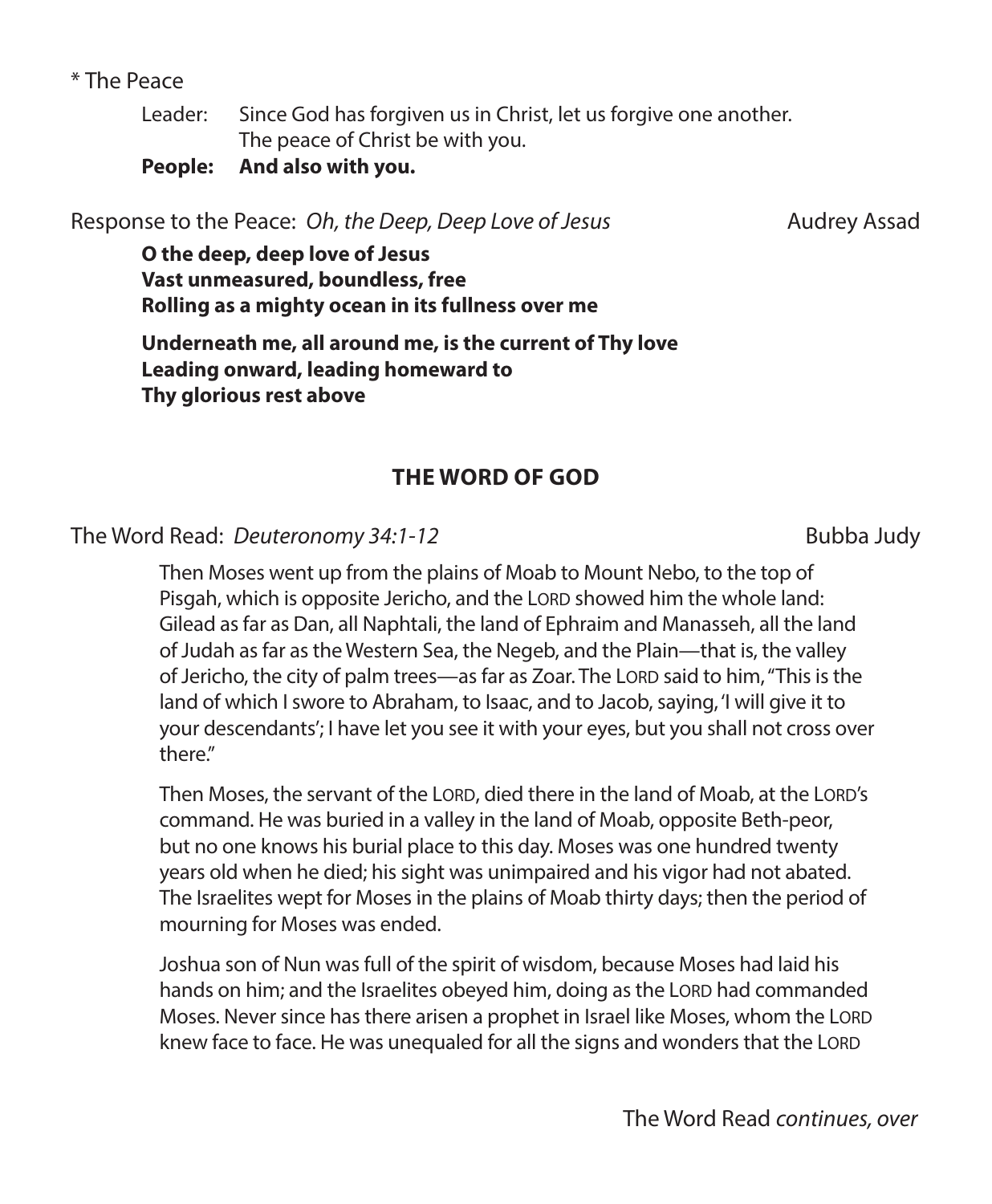sent him to perform in the land of Egypt, against Pharaoh and all his servants and his entire land, and for all the mighty deeds and all the terrifying displays of power that Moses performed in the sight of all Israel.

Leader: This is the Word of the Lord. **People: Thanks be to God.**

### A Time for Children Rachel Fitch Rachel Fitch

### The Word Read: *Revelation 21:10, 22-22:5*

And in the spirit he carried me away to a great, high mountain and showed me the holy city Jerusalem coming down out of heaven from God. I saw no temple in the city, for its temple is the Lord God the Almighty and the Lamb. And the city has no need of sun or moon to shine on it, for the glory of God is its light, and its lamp is the Lamb. The nations will walk by its light, and the kings of the earth will bring their glory into it. Its gates will never be shut by day—and there will be no night there. People will bring into it the glory and the honor of the nations. But nothing unclean will enter it, nor anyone who practices abomination or falsehood, but only those who are written in the Lamb's book of life.

Then the angel showed me the river of the water of life, bright as crystal, flowing from the throne of God and of the Lamb through the middle of the street of the city. On either side of the river is the tree of life with its twelve kinds of fruit, producing its fruit each month; and the leaves of the tree are for the healing of the nations. Nothing accursed will be found there any more. But the throne of God and of the Lamb will be in it, and his servants will worship him; they will see his face, and his name will be on their foreheads. And there will be no more night; they need no light of lamp or sun, for the Lord God will be their light, and they will reign forever and ever.

Leader: This is the Word of the Lord. **People: Thanks be to God.**

The Word Proclaimed: *I Have Let You See* Jill Duffield

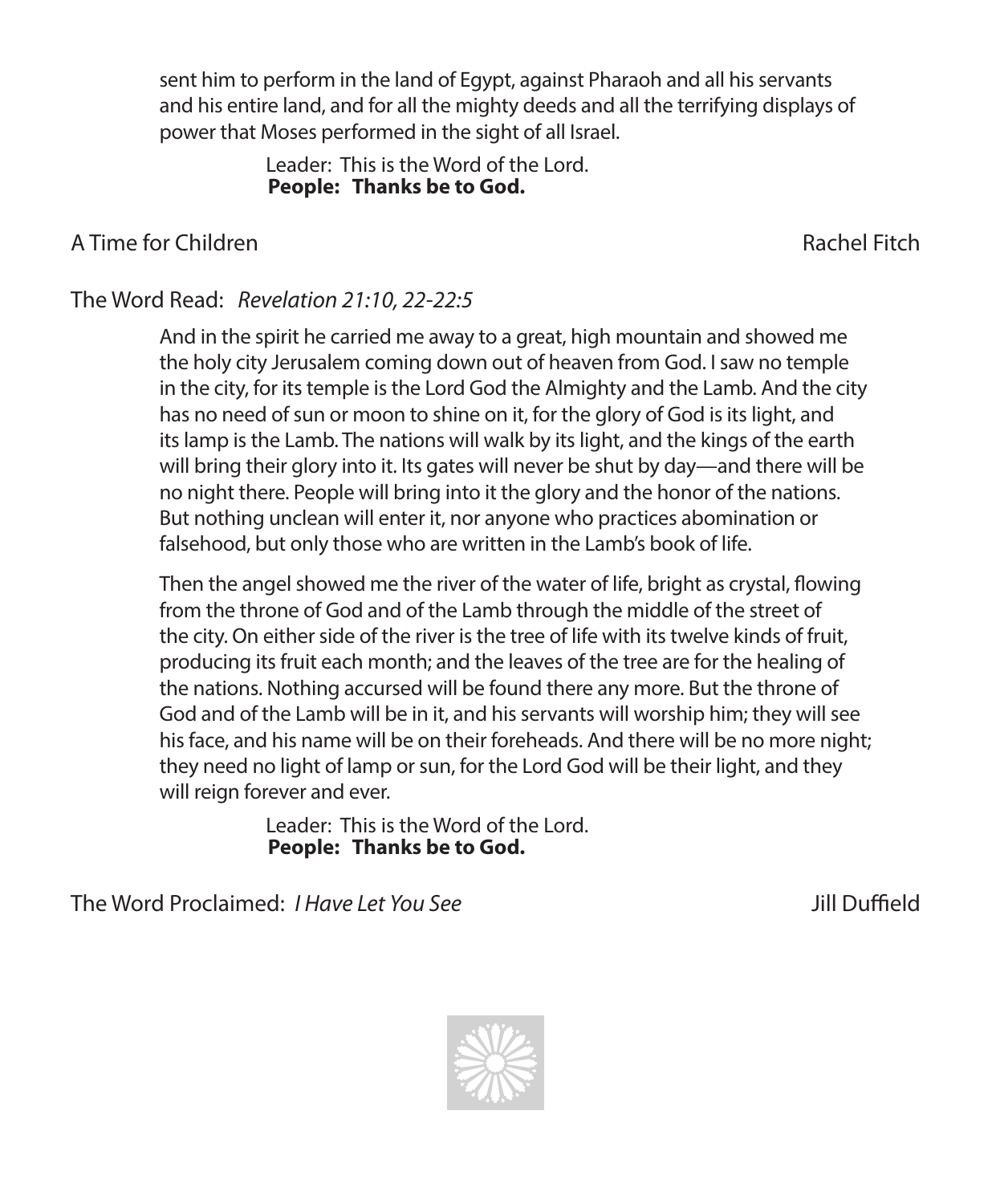### **RESPONSE TO THE WORD**

\* Affirmation of Faith Rachel Fitch

**I believe in God the Father Almighty, Maker of heaven and earth, And in Jesus Christ his only Son our Lord; who was conceived by the Holy Ghost, born of the Virgin Mary, suffered under Pontius Pilate, was crucified, dead, and buried; he descended into hell; the third day he rose again from the dead; he ascended into heaven, and sitteth on the right hand of God the Father Almighty; from thence he shall come to judge the quick and the dead. I believe in the Holy Ghost; the holy catholic church; the communion of saints; the forgiveness of sins; the resurrection of the body; and the life everlasting. Amen.** *– Traditional Apostles' Creed*

Prayers of the People *followed by The Lord's Prayer*

> **Our Father who art in heaven, hallowed be thy name. Thy kingdom come, thy will be done, on earth as it is in heaven. Give us this day our daily bread; and forgive us our debts, as we forgive our debtors; and lead us not into temptation, but deliver us from evil. For thine is the kingdom, and the power, and the glory, forever. Amen.**

Call for the Offering

*You may also [participate in the offering by giving online at](https://app.securegive.com/FPCGreensboro/main/donate/category) fpcgreensboro.org/give or by mailing your gift to the church at 617 N. Elm St., Greensboro, NC 27401.*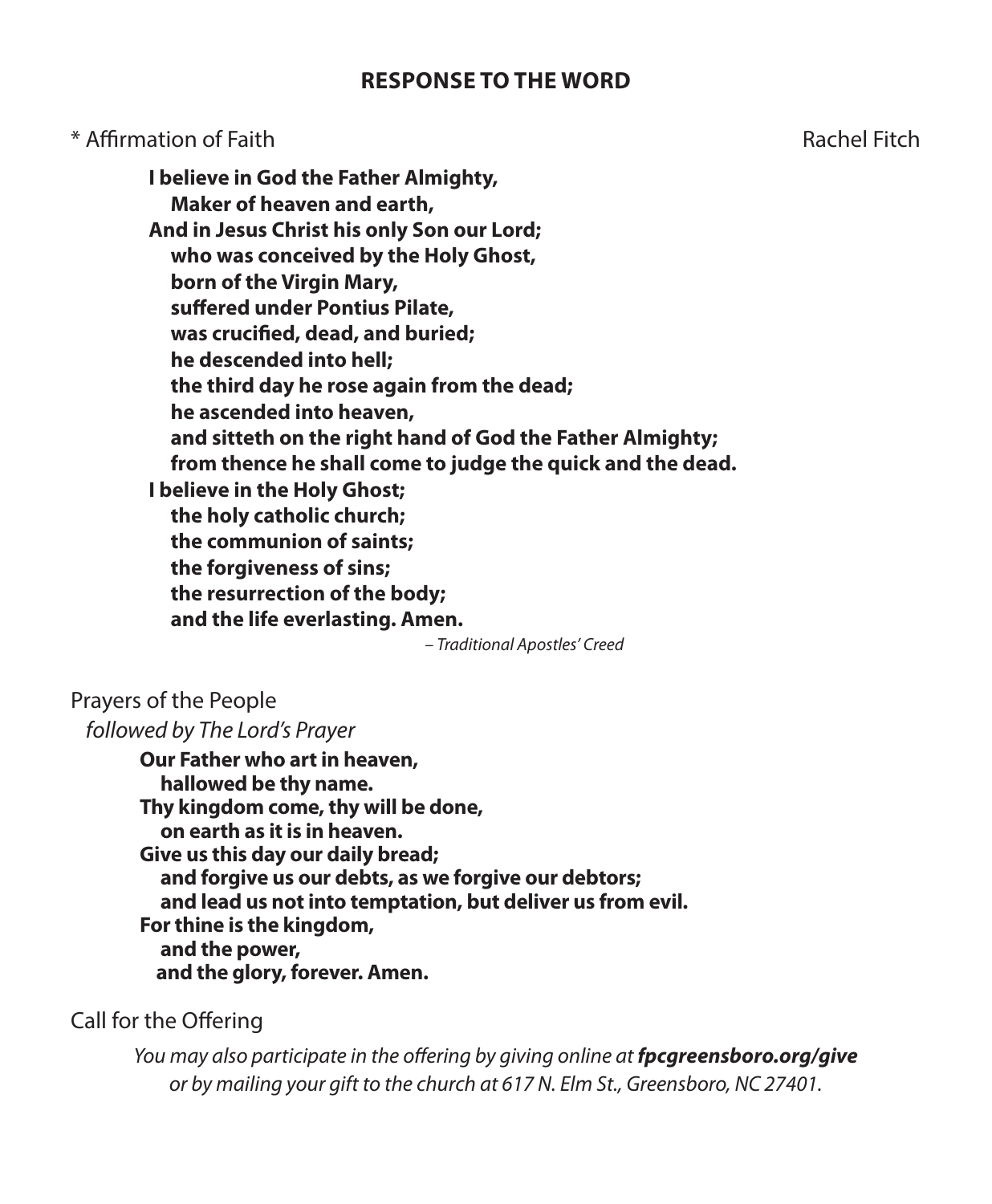*Rejoice! Ensemble*

Worthy is the Lamb who was slain Holy, holy is He Sing a new song to Him who sits on Heaven's mercy seat

Holy, holy, holy is the Lord God Almighty Who was and is and is to come With all creation I sing praise to the King of kings You are my everything and I will adore You

Clothed in rainbows of living color Flashes of lightning rolls of thunder Blessing and honor strength and glory and power be To You the only wise King

Filled with wonder awestruck wonder At the mention of Your name Jesus Your name is power, breath and living water Such a marvelous mystery

Holy, holy, holy is the Lord God Almighty Who was and is and is to come With all creation I sing praise to the King of kings You are my everything and I will adore You I will adore You

### Song of Response: *Praise God from Whom All Blessings Flow* LASST UNS ERFREUEN

**Praise God from whom all blessings flow. Praise God, all creatures here below. Sing praises, Alleluia. Praise God Creator, God the Son, Praise God the Spirit three in one. Sing praises, sing praises, Alleluia! Alleluia! Alleluia!**

### \* Prayer of Dedication Rachel Fitch

\* Benediction Jill Duffield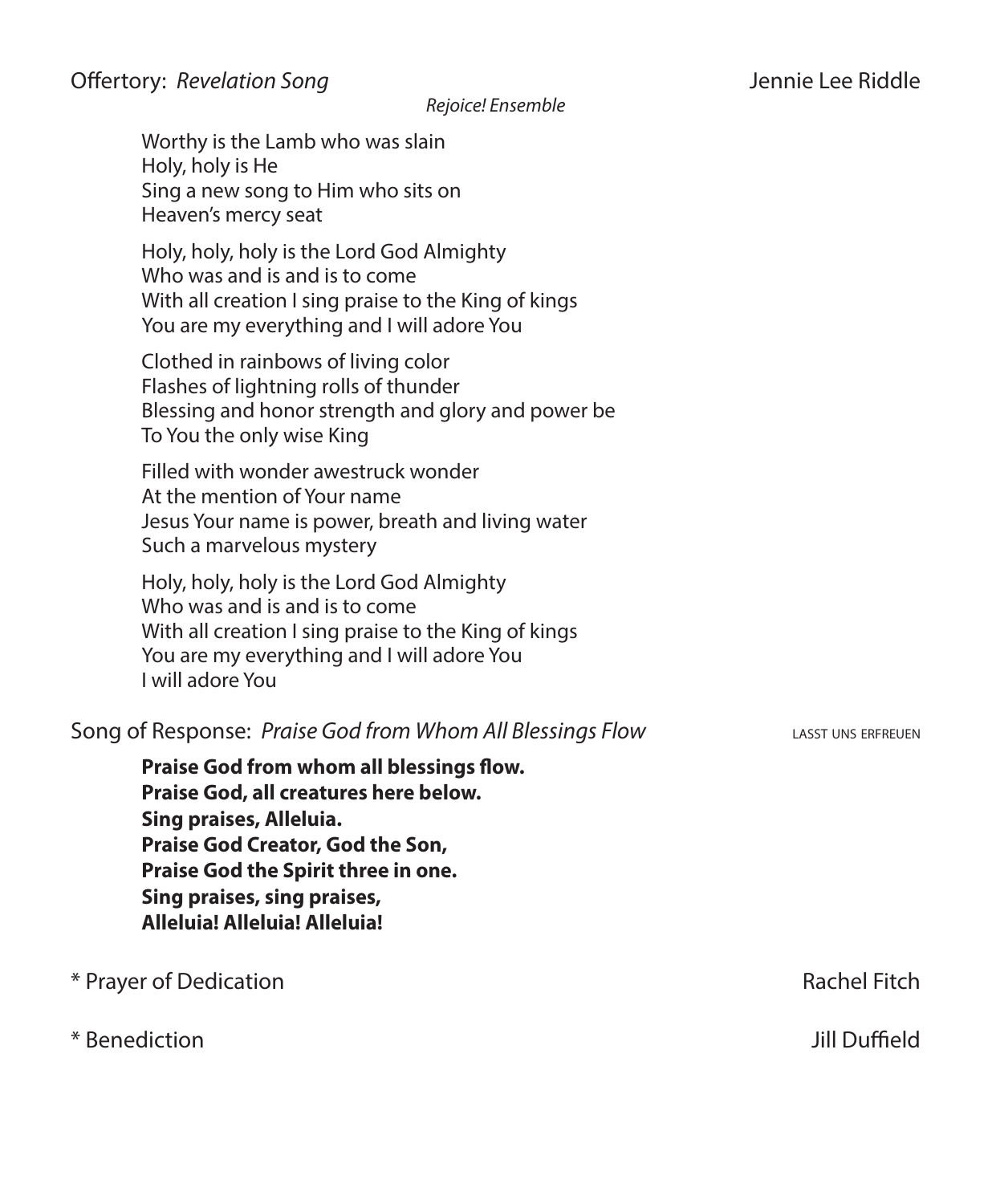**In time, a new wine will pour out to us – pour out will pour out to us – pour out. In time, Christ our vine will stretch out to us – stretch out will stretch out to us – stretch out.**

**God we're on our knees again, God we need redemption – We need You, oh we need You. God we need Your saving grace. Let us see the Father's face We need You, oh we need You!** 

**Behold, the glory of the Lord is being shown! He's conquered death, He's seated on the throne, redeeming us, the Lord of Hosts.** 

**In time, a new wine will pour out for us – pour out will pour out for us – pour out. In time, Christ our vine will stretch out for us – stretch out will stretch out for us – stretch out.**

**Christ before me, Christ behind, Christ around me, Christ inside. Christ beneath me, Christ above me, Christ is on my left and right.**

**In time, a new wine will pour out on us – pour out will pour out on us – pour out.**



### **Today's Worship Leaders**

Jill Duffield, Senior Pastor Deborah Conner, Interim Associate Pastor for Outreach Rachel Fitch, Sid & Cathy Batts Pastoral Resident Bubba Judy, Lay Reader Will Edwards, Director of Music for Rejoice! Rejoice! Ensemble

*\* Let us rise in body or spirit*

 *Music reprinted by permission under OneLicense.net A-707283 and CCLI License 2924425.*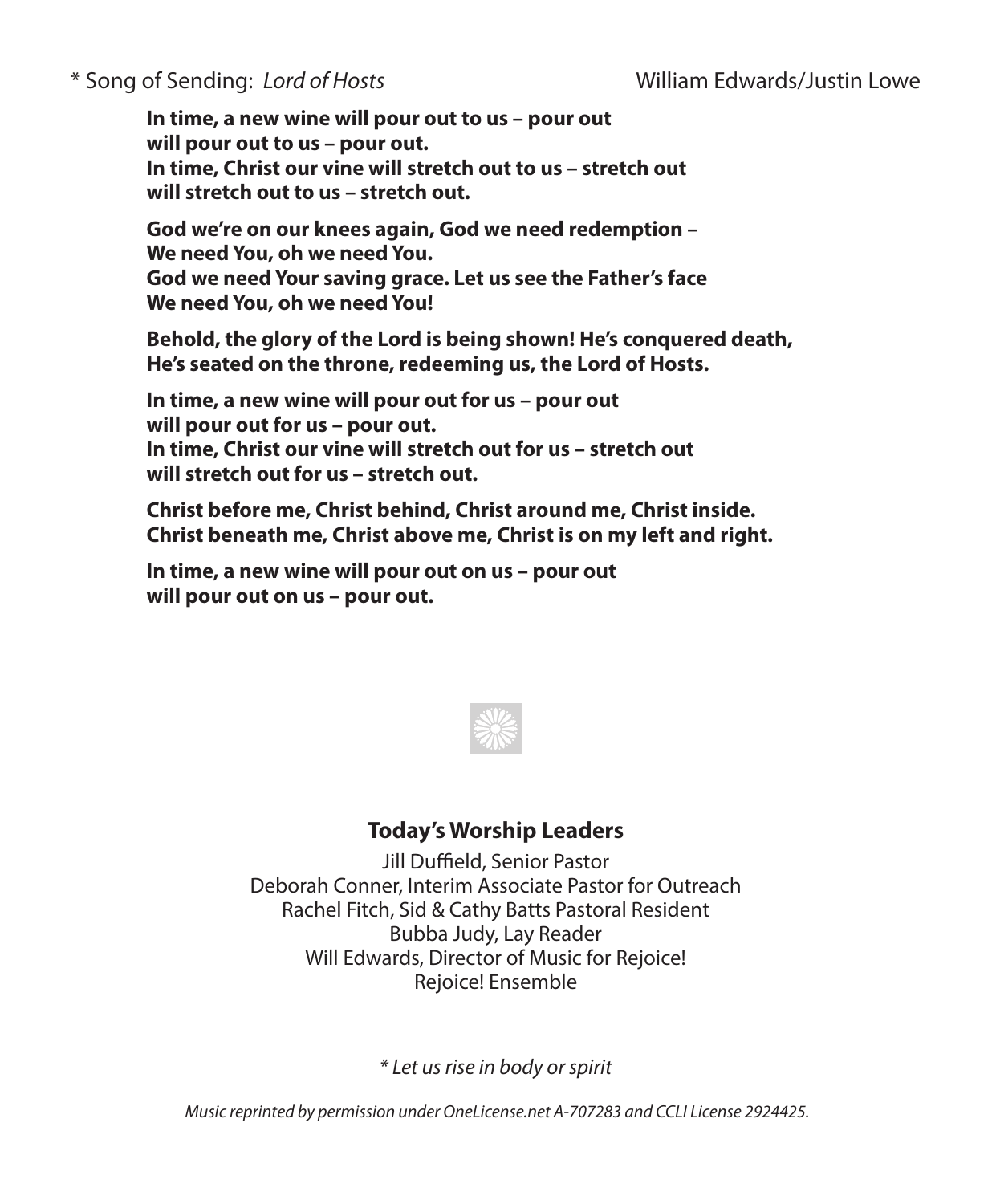WE WELCOME YOU to the worship of God and to our community of faith. We are a church of growing disciples believing that worship is at the center of all we are and do as Christians.

We seek to serve as the hands of Christ in the world. Our creation care and hunger ministries have been recognized by the Presbyterian Church USA



THE LITURGICAL COLOR *WHITE* seen through the parament on the lectern and the pastors' stoles signifies the redemptive work of Jesus Christ.



TAKING ATTENDANCE: The OR code, left, directs you to an online form; just open your smartphone camera, hold it over the code, and follow the prompts. If you do not have a smartphone, you can pick up a physical copy of an attendance

card as you enter the Life Center or Sanctuary. If using the paper form, place it in the offering at the end of the service. On the back of the card is a prayer request form. Your submitted prayers will be prayed for by staff members and kept in strict confidence.

NURSERY CARE IS PROVIDED for infants through age 4 on the first floor of Mullin Life Center. Our Child Protection Policy helps ensure our care is safe, loving and appropriate.

USHERS AND ACOLYTES NEEDED: contact Anne Albert, aalbert@fpcgreensboro.org or 336.478.4711.

### FIND FIRST PRESBYTERIAN ON SOCIAL MEDIA –

Members are sharing great photos, comments and more!Follow and Like us on **Facebook**  $\bigcap$  (se[arch "](https://www.youtube.com/user/fpcgreensboro/)First Presbyterian Church of Greensboro"), YouTube ("fpcgreensboro")and Instagram  $\textcircled{6}$  ("1stpresgso") to get more of our posts in your newsfeed.

COVID GUIDELINES UPDATE – Masks are optional on our campus. Worship seating continues to be in every other pew; if we reach capacity, then you are welcome to sit wherever there is space. Food and drink are now permitted on campus. The Session approved these updated guidelines from the COVID Task Force.

UPDATES ON OUR COVID GUIDELINES are posted at [FPCGREENSBORO.ORG/TOGETHER](http://fpcgreensboro.org/together).

SACRAMENT OF BAPTISM: The Sacrament of Baptism will be administered today during the 11 a.m. Sanctuary service to Mackenzie Eppes Bell, daughter of Logan and Sarah Bell.

FOR MORE INFO ON CHURCH SCHOOL, UPCOMING SERVICES, AND OTHER EVENTS • Check out the "Coming Up" insert in your bulletin • Subscribe to our e-news and Sunday preview emails at [fpcgreensboro.org/connect](http://fpcgreensboro.org/connect) • Visit [fpcgreensboro.org/digital-formation](http://fpcgreensboro.org/digital-formation)

WAYS TO GIVE: In addition to the in-person offering, you may also give by web, app, or text. Go to [fpcgreensboro.](http://fpcgreensboro.org/give/web-app-text) [org/give/web-app-text](http://fpcgreensboro.org/give/web-app-text) to download the SecureGive app ([Apple](https://apps.apple.com/us/app/securegive/id1310755274)  $\bullet$  or Android  $\bullet$ ) and for instructions. [fpcgreensboro.org/give](http://fpcgreensboro.org/give) for more ways to give.

PASTOR ON CALL: When church offices are closed and you have an emergency, call 336.908.8615. Leave a message with your phone number and the pastor on call will be in touch with you.

FLOWER DATES AVAILABLE – Honor or remember a friend or family member by donating flowers for our Sunday morning Sanctuary worship service. The flowers are accompanied by a note in the bulletin explaining their significance. *Dates available: August 14 & 18; September 25; and October 16.* Contact Carolyn Yow, 336-478-4768 or [cyow@fpcgreensboro.org](mailto:cyow%40fpcgreensboro.org?subject=Sanctuary%20flowers).

### IN MEMORIAM

Cynthia Warren "Cindy" Weaver May 18, 2022

William DeForest "De" Maness May 18, 2022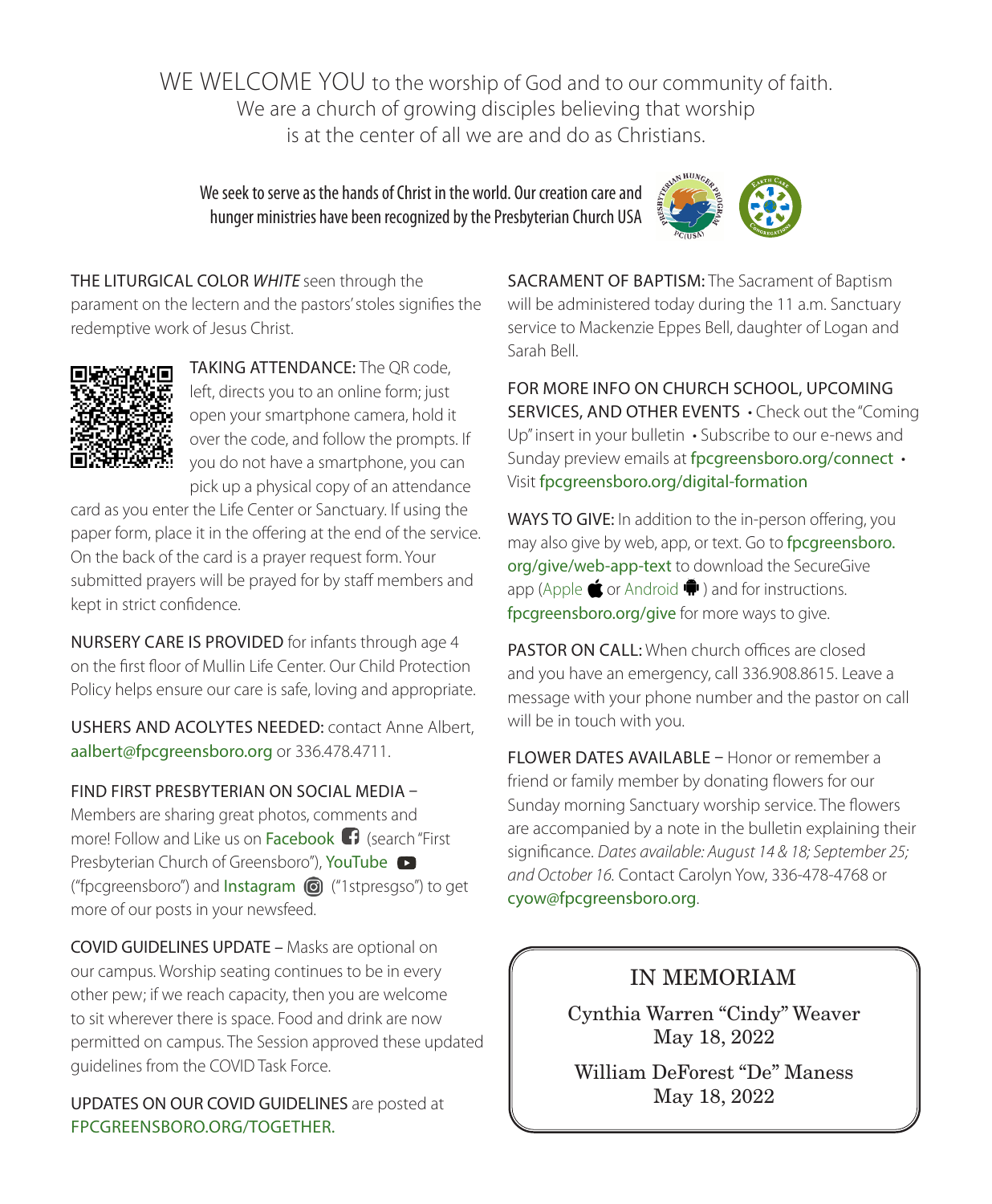# a t FirstPresbyterian C O M I N G

### WEEK BEGINNING MAY 22, 2022 • **FPCGREENSBORO.ORG**

### **WELCOME! WILL EDWARDS AND NOLAN CHILTON LATER TODAY**



Will **Edwards** has just finished his Masters at UNCG, where he studied with our

own Robert Wells. Will joins us as Director of Music for Rejoice!

### **MONDAY, MAY 23**

- LECTIO DIVINA, 11 am on Zoom. Led by Rev. David Partington, dcpsbw197@gmail.com.
- GATE CITY VOICES: A new choral group combines with Bel Canto for an inaugural performance, 7:30 pm, sanctuary. The group requires proof of full vaccination and masks. Tickets: belcantocompany.com.

Nolan Chilton recently graduated from **Catawba** College with a bachelor's degree in

religion and philosophy. Nolan joins us as our Summer Intern for Youth Ministry.

# ORGAN RECITAL:

John Alexander on our Létourneau organs. 5 pm in the sanctuary, *free.*



### **WEDNESDAY, MAY 25**

- MEN'S LECTIONARY BIBLE STUDY, 7:30 am, Zoom. Info: Jack Harrington (JACKHARRINGTON44@GMAIL.COM).
- WONDERFUL WEDNESDAY WOMEN, 8:45 am on Zoom. Info: Betsy Harrington (BETSYHARRINGTON@TRIAD. rr.com).
- FOOD DRIVE-BY: 10 am to 2 pm on Elm Street in front of Redhead Hall.

### **THURSDAY, MAY 26**

• TRIAD CAREER NETWORK, 9-10:30 am on Zoom. Learn more at **TRIADCAREERNETWORK.ORG** 

**TWO SERVICES:** Deborah Conner's first time in our pulpit. 9 am Rejoice! and 11 am Sanctuary. Second service will be livestreamed.

### **SUMMER CHOIR BEGINS**

Rehearse in the sanctuary during the church school hour (10 am), sing at 11 am. No experience needed, bring a friend! *June & August, with a break for July.*

### **CHURCH SCHOOL, 10AM:**

- *No church school for children & youth*
- Newton Cowan leads discussion on "THE PRODIGAL SON" in YMBC, Redhead Hall. Agape and Faithbuilders classes join with YMBC.
- Gerard Davidson leads a study on PARABLES OF JESUS. Seekers, Main 125.
- **MEMBER-LED TOPICS** in the Commitment Class. Blair Hagan Room.

NEXT SUNDAY **NEXT SUNDAY**